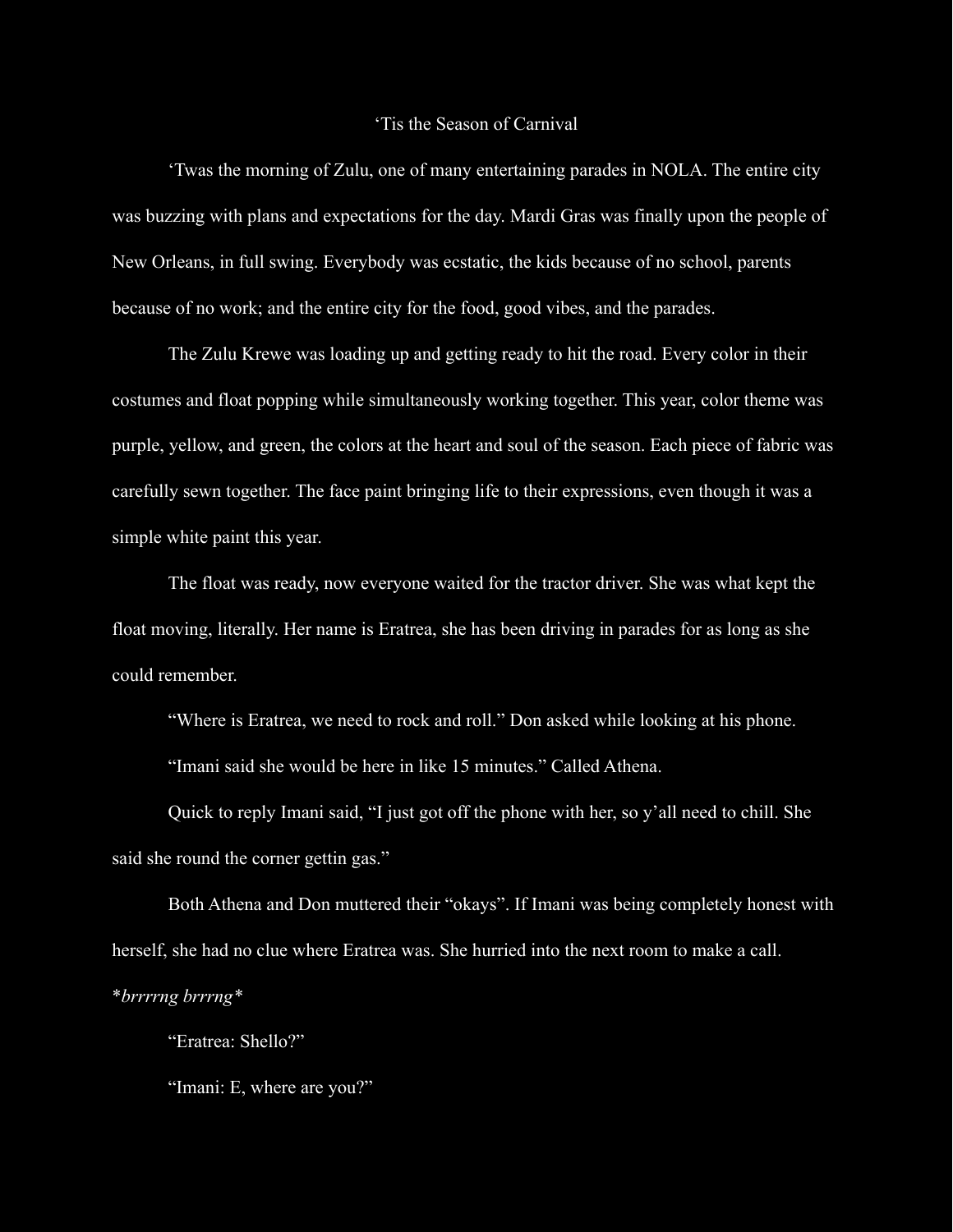In a nonchalant tone she replied, "Eratrea: Woah, Mani, imma need you to take a chill pill. I'm on the way, give me like 10 minutes."

Imani hung up in a semi-relived hurry. Eratrea got in her car and sped down Airline. She knew today was going to be long, in preparation she stopped by her mom's house and picked up a plate of her favorite foods. Her mom had made baked Mac-&-cheese, brought fried chicken and fries from Golden Wings, and had her aunt make finger sandwiches (with turkey, ham, and roast beef). She ate while she drove, reaching the Krewe of Zulu in just five minutes.

With a relived tone Imani called to Eratrea, "Back her up rig'chere."

Eratrea threw her thumb up, as a sign of "okay". She slowly backed the tractor up and Imani hooked it to the front of the float and the back of the tractor. The krewe had already loaded up while waiting for Eratrea, so all that was left was to pull off.

When they arrived at the beginning of the route, they smelled all the different types of food in the air. The sound of music blasting, children laughing, and New Orlians talking made everyone feel at home. The parade was about to start.

Eratrea looked around as she drove through the beautiful streets of New Orleans. The purple, gold, and yellow decorations bringing life to the boulevards, avenues, and streets. All the people of the city gathered together, Black, white, Asian, hispanic, Arab, Indian; she thought it was such a wonderful sight. A melting pot of cultures coming together to witness the same exciting events each year. She thought to herself for a moment, contemplating which parade she would take her children to as their first but she knew one thing was for sure, Imani was going to be there too.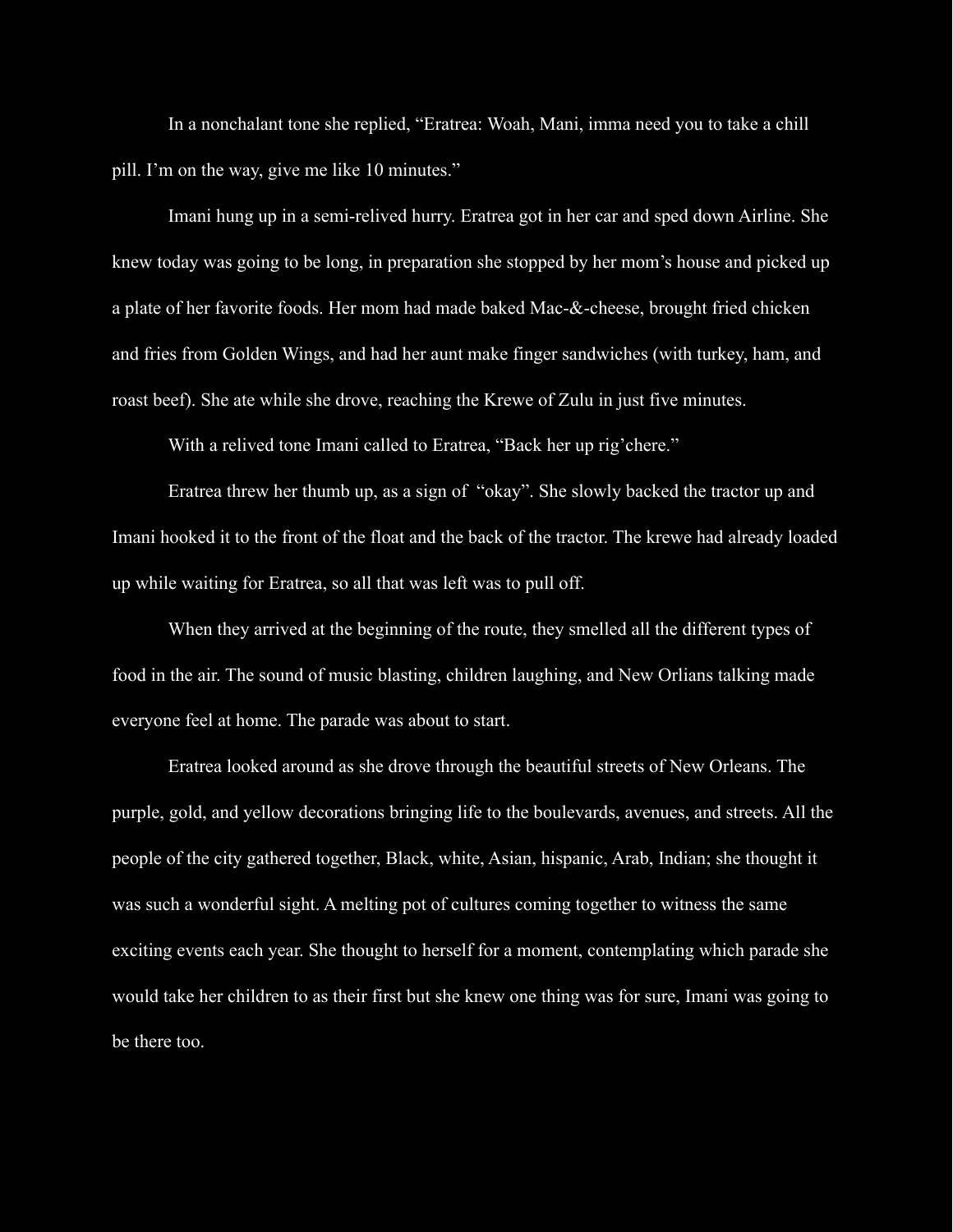The sound of the police siren snapped her out of the thought. Nothing had happened, the officer just hit the button on accident. Her attention was finally caught by the fact that the parade had come to a halt. The band preceding her tractor continued to play their rendition of "Blow the Whistle". While she listened, she looked round and saw uncles barbecuing (yes they could have been called dads but in her family "unc" was always at the grill), and mommas embarrassing their children with them old school dance moves.

To her left she heard a parade goer shout "THROW ME SOMETHING MISTER" and saw a coconut get launched into the crowd. At a *good* New Orleans parade you find out who is secretly athletic and this woman was. She cocked her arm back and caught it without missing a beat, or dropping her drink. The parade began moving.

Eratrea liked to look at the different reactions of the crowds as the floats passed. Seeing the joy light up the citizens' faces like a summer sun. Hearing the screams of joy as young kids caught beads, on top of beads, on top of beads.

She realized it had been an excruciatingly long amount of time since she had eaten. It felt like her stomach was eating itself and being around so many grills was not helping. She smelled delicious bbq chicken, chargrilled hamburgers, semi-burnt hotdogs, and her ultimate favorite: fried chicken. Her mouth was a river at this point, her stomach a cave, and her mind a wonderland of delicacies. It crossed her mind multiple times to stop in the middle of the street, run up to a random tent, and ask for a plate but she knew that would not fair well with this overjoyed crowd.

Eratrea shook the thought from her mind and focused on the beauty of her surroundings. Her tractor was behind Golden Acres High School, their band was the most popular in every